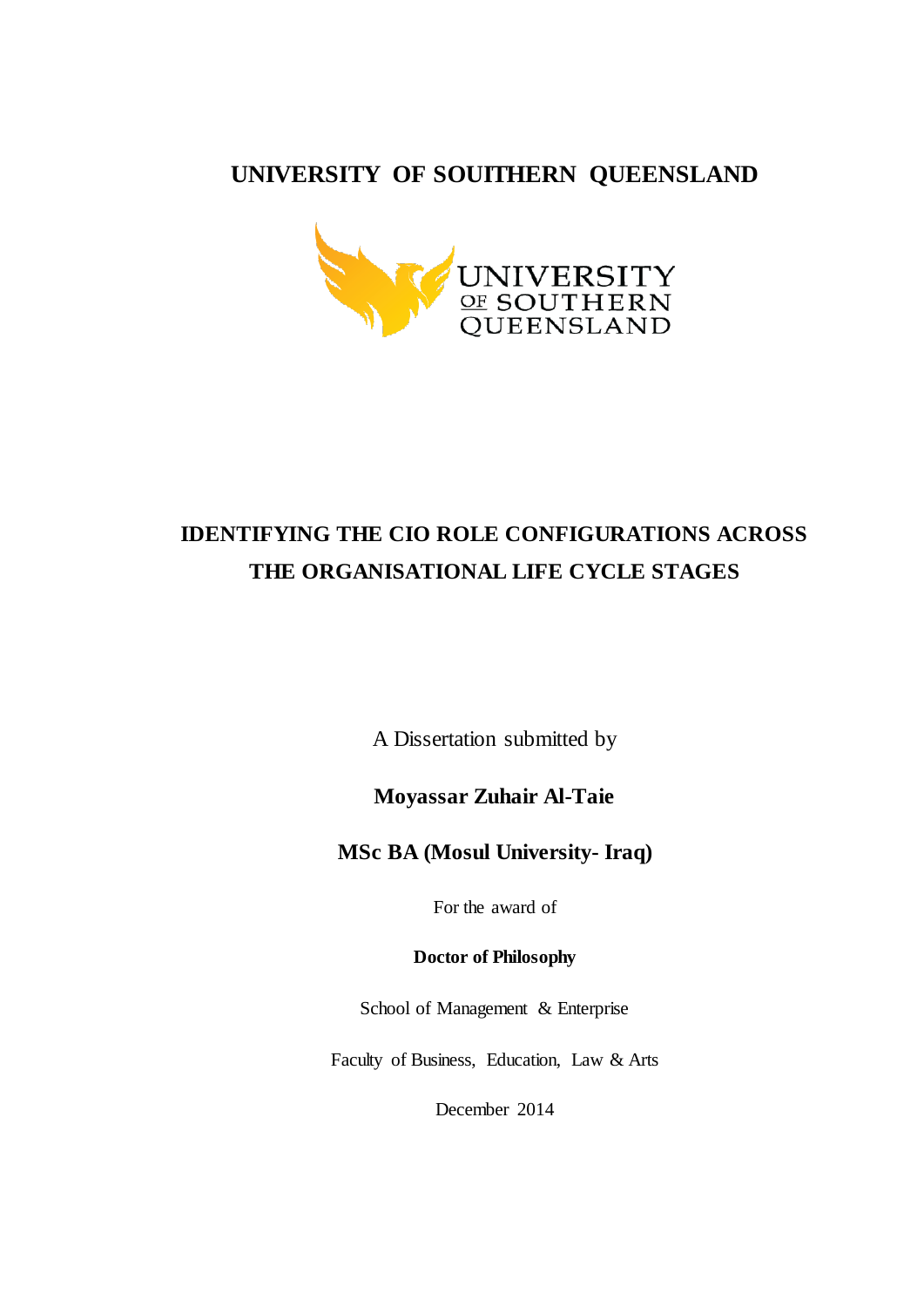#### **ABSTRACT**

<span id="page-1-0"></span>Arrival of the information age has made the role of the chief information officer (CIO) as vital as other C-suite managers. Since the emergence of the CIO role in the early 1980s, much has been written about it. However, its role remains ambiguous and ill-defined. It is anticipated that one of the main reasons for the lack of clarity and the ambiguity of the CIO role is that the organisational contingencies that shape that crucial role in an organisation have not been considered. The purpose of this research is to identify the role's configuration for the chief information officer (CIO) across the organisational life cycle (OLC) stages. A quantitative study using component-based SEM was deployed to address three research questions and six hypotheses. This research takes a novel approach to investigate these questions and related hypotheses by empirically examining the relationship between a five stage model of the organisational life cycle and a configuration of six CIO roles. Data were obtained from 174 CIOs through a large scale Australia-wide survey. Findings suggest that the configurations of the CIO role differ across the five stages of the OLC. Results also revealed that CIOs tend to concentrate on the operational (or supply) side role during the early stages of the OLC, whereas a strategic (or demand) side role is predominant in the later stages and in the decline stage of the OLC. Furthermore, no significant interaction effects have been found for organisational information intensity and strategic IT vision which has been proposed to moderate the relationship between the independent variables of this study (the OLC stages) and its dependent variables (the CIO roles). The empirical findings of this study were used to develop the integrated OLC-CIO role framework that can be used to establish stage-wise thinking and improve situational awareness for modern CIOs. This research made several important contributions to existing knowledge and practice and adds substantially to our understanding regarding the role of the CIO in different stages of the OLC. Theoretically, this research has contributed to the growing body of knowledge by conducting an extensive review of the existing literature and addressing an existing gap—that is, investigating the CIO roles across different stages of the organisational life cycle.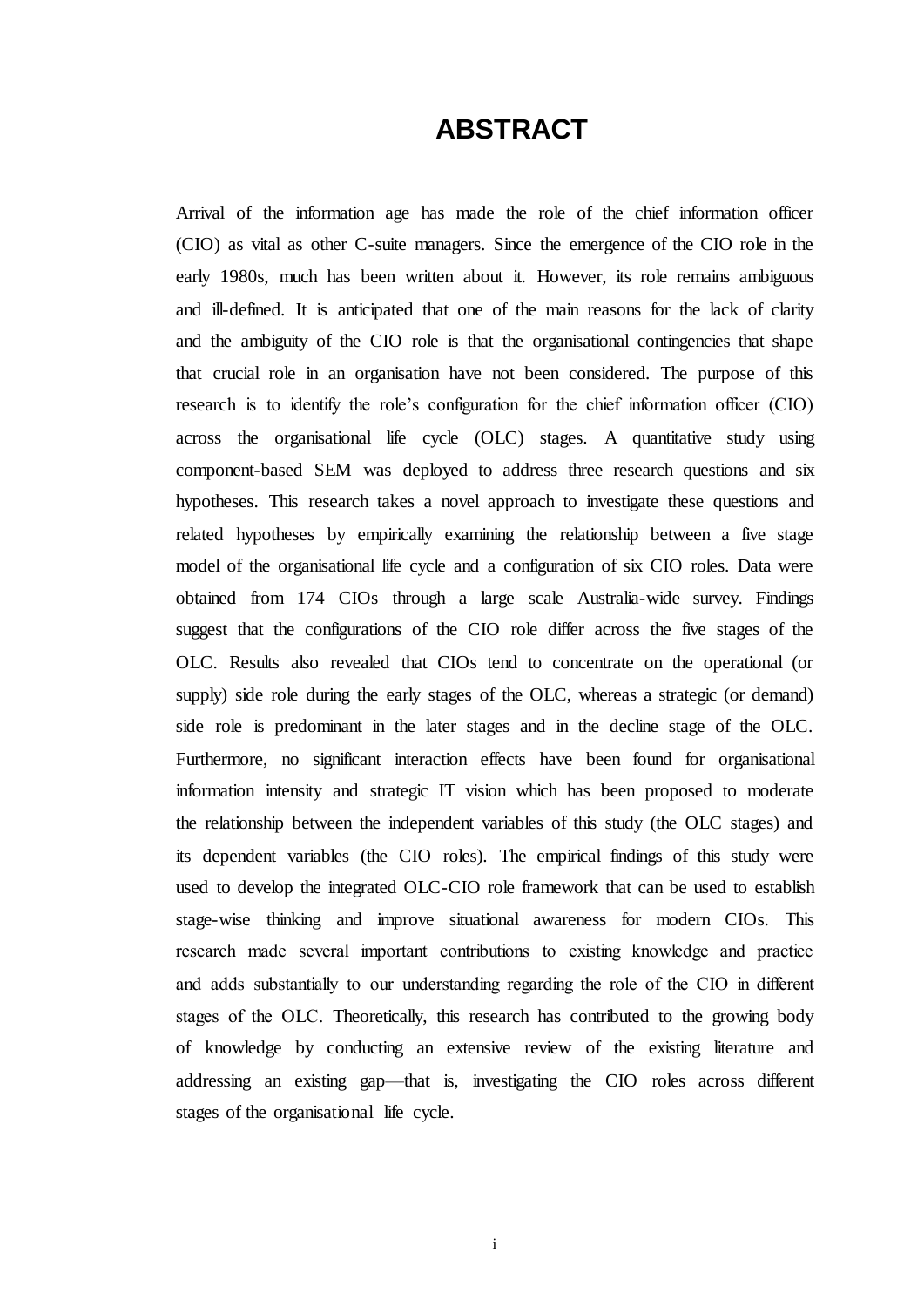This research provided support to the OLC and CIO role theories, validated and modified two instruments, introduced two new definitions, and applied and evaluated PLS/SEM in testing complex model competently. The integrated OLC-CIO role framework developed in this study has many useful implications for practitioners, organisations' top management, and for specialist education and training institutes responsible for preparing future CIOs. The limitations of this study are acknowledged and a number of suggestions for future research are provided that build on the theoretical and practical contributions of this study.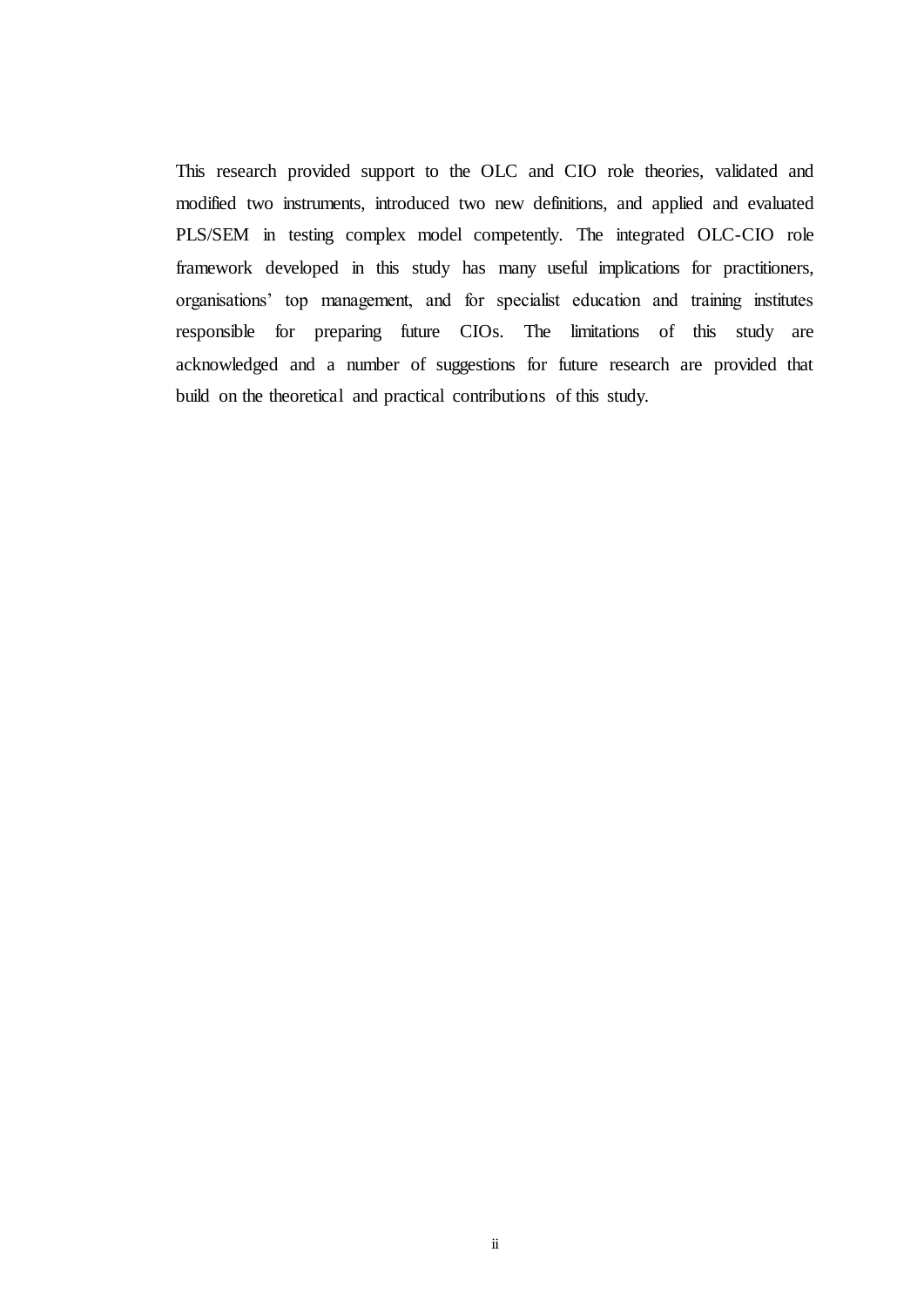#### <span id="page-3-0"></span>**CERTIFICATION OF DISSERTATION**

I certify that the ideas, results, analysis, and conclusion reported in this dissertation are entirely my own effort, except where otherwise acknowledged. I also certify that the work is original and has not been previously submitted for any other award. To the best of my belief, the thesis contains no material previously published or written by another person, except where due reference is made in the thesis itself.

………………………………. /12/2014

Moyassar Zuhair Al-Taie Endorsement

………………………………… /12/ 2014

Michael Lane, Principal Supervisor

………………………………………… /12/ 2014

Aileen Cater-Steel, Associate Supervisor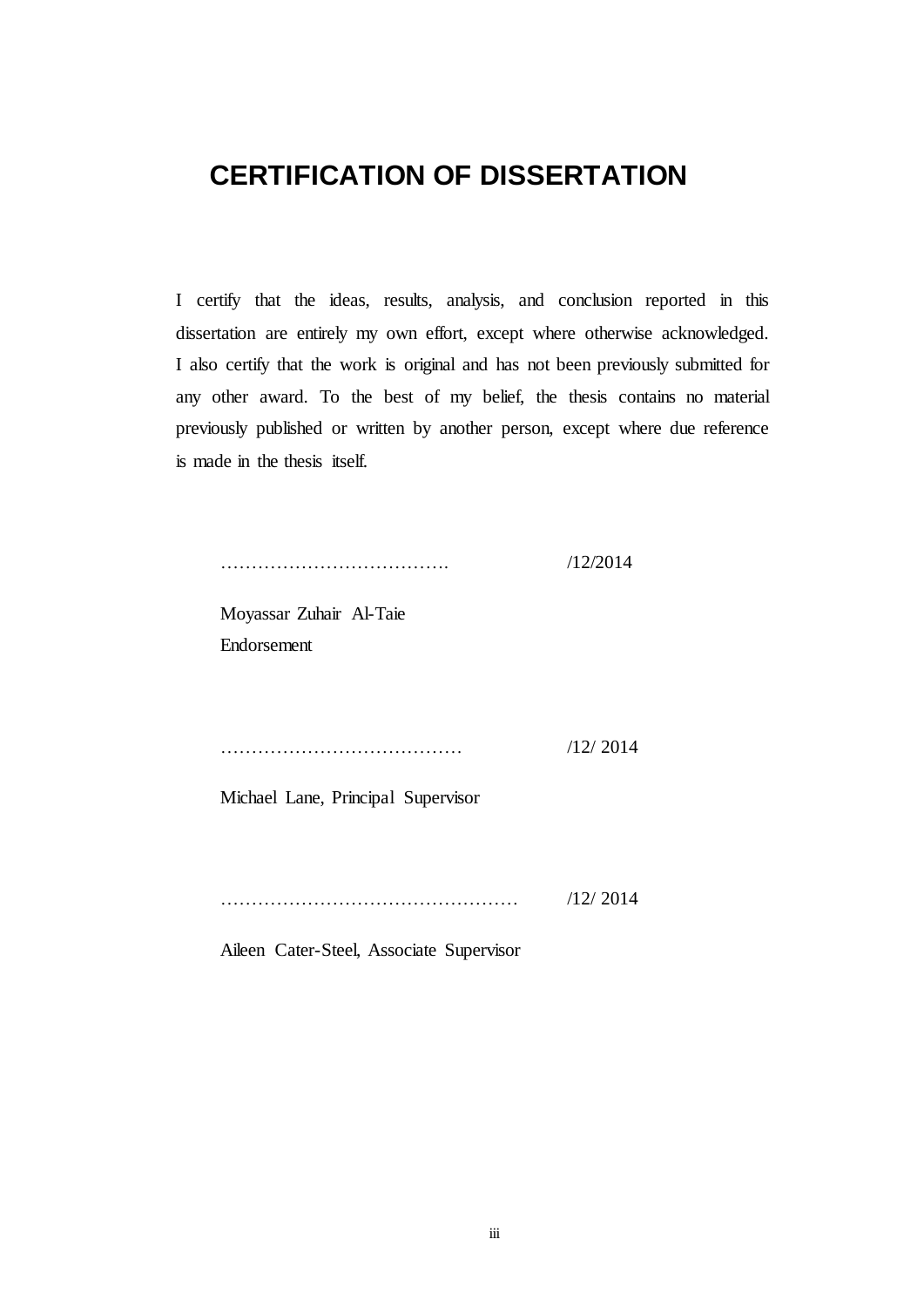### <span id="page-4-0"></span>**CANDIDATE'S PUBLICATIONS**

During the course of the research, a number of publications were published.

I was the primary author of the following co-authored publications:

Al-Taie, Moyassar, Lane, Michael and Cater-Steel, Aileen (2014) 'A past to present journey: A critical examination of the role of the chief information officer'. In: Manish Wadhwa & Alan Harper (eds.) Technology, Innovation and Enterprise Transformation" Advances in Business Information Systems and Analytics (ABISA) series, IGI-Global, Hershey, PA, USA.

Al-Taie, Moyassar, Lane, Michael and Cater-Steel, Aileen (2013) 'The CIO Role Expectations Instrument: Validation and Model Testing', Proceedings of the 24<sup>th</sup> *Australasian Conference on Information Systems:* Information Systems: Transforming the Future, 4-6 Dec 2013, RMIT University, Melbourne, Australia.

Al-Taie, Moyassar, Lane, Michael and Cater-Steel, Aileen (2014) 'The Relationship between Organisational Strategic IT Vision and CIO Roles: One Size Does Not Fit All', *Australasian Journal of Information Systems*, vol 18, no.2, pp. 59-89. (Ranked "A" by the Australian Council of Professors and Heads of Information Systems and the [Australian Business Deans' Council](http://www.abdc.edu.au/journalreview.html) 'ABDC').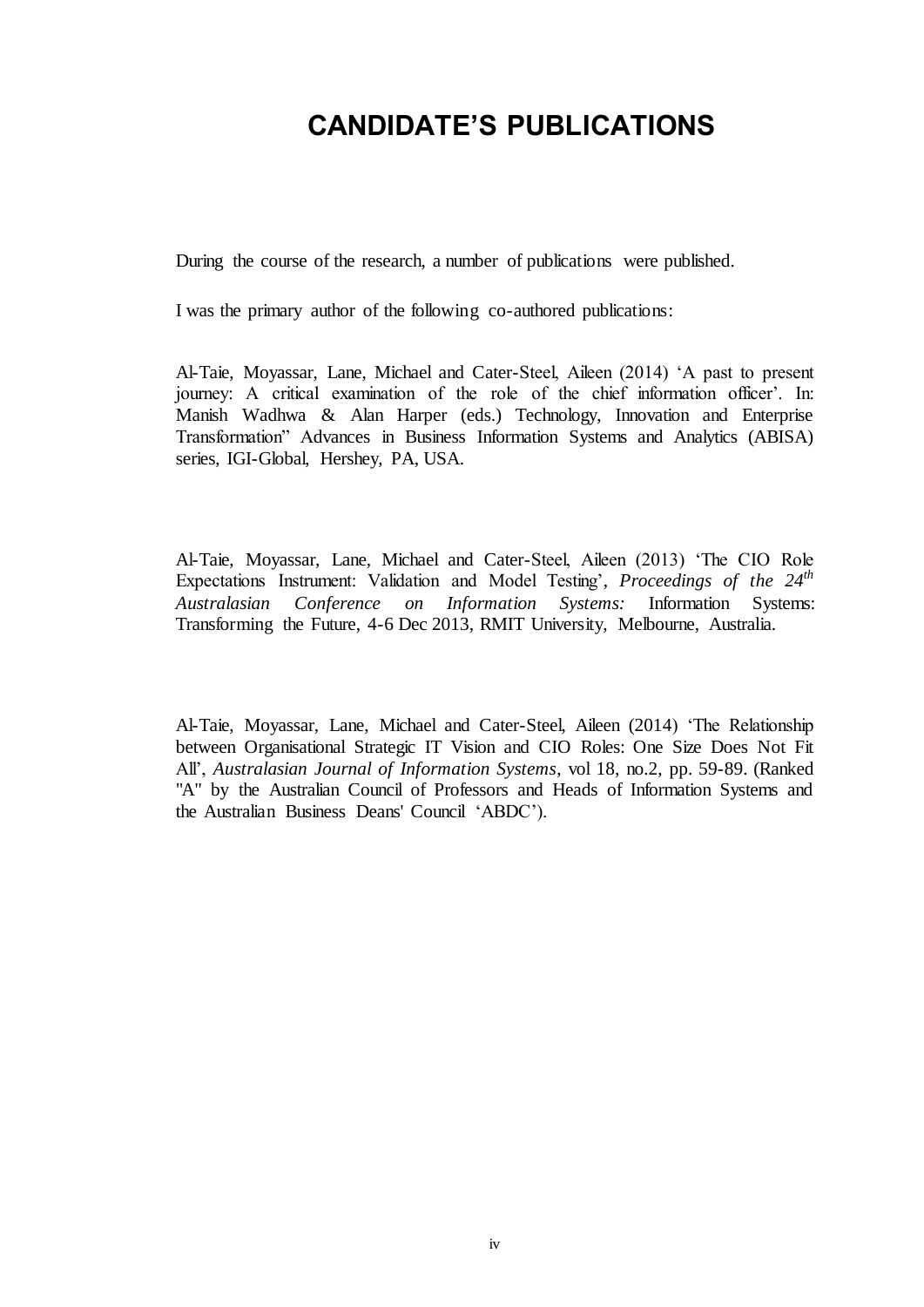#### **ACKNOWLEDGEMENTS**

<span id="page-5-0"></span>First and foremost, I would like to express my gratitude to Allah (SWT) for giving me patience, power, and insight wherever and whenever I needed it. The Prophet Mohammed (PBUH) said: "The one who does not give thanks to people does not give thanks to Allah". It would not possible to do such a laborious and stressful task without the help and support of some great individuals like those mentioned here. I would like to acknowledge the proactive support, assistance and encouragement of my supervision team, Dr. Michael Lane and Professor Aileen Cater-Steel, who went above and beyond the call of duty to achieve this piece of research. Their guidance and knowledge were very helpful and invaluable to me throughout my doctorate journey.

This research could not have been completed without the assistance of the Australian IT leaders who participated in this study. They patiently dedicated their time in their busy agenda to provide thoughtful responses to my survey and generously shared their experience and knowledge with me to benefit their counterparts worldwide. And for that I wish to express to them my sincere appreciation.

A great debt of thanks also goes to Prof. Wynne Chin from Huston University-USA for providing me with invaluable material and software at the PLS workshop conducted at UNSW-Australia and for his priceless advice regarding the data analysis of this study.

I am deeply grateful to Chris O'Reilly who patiently proofread and formatted this dissertation on more than one occasion in a professional manner.

My acknowledgement remains incomplete without mentioning my parents, who predominantly and honestly pray to God to facilitate my tough job in doing a PhD. They have been a true source of unforgettable inspiration and advice. For that, I am indebted to them for the rest of my life.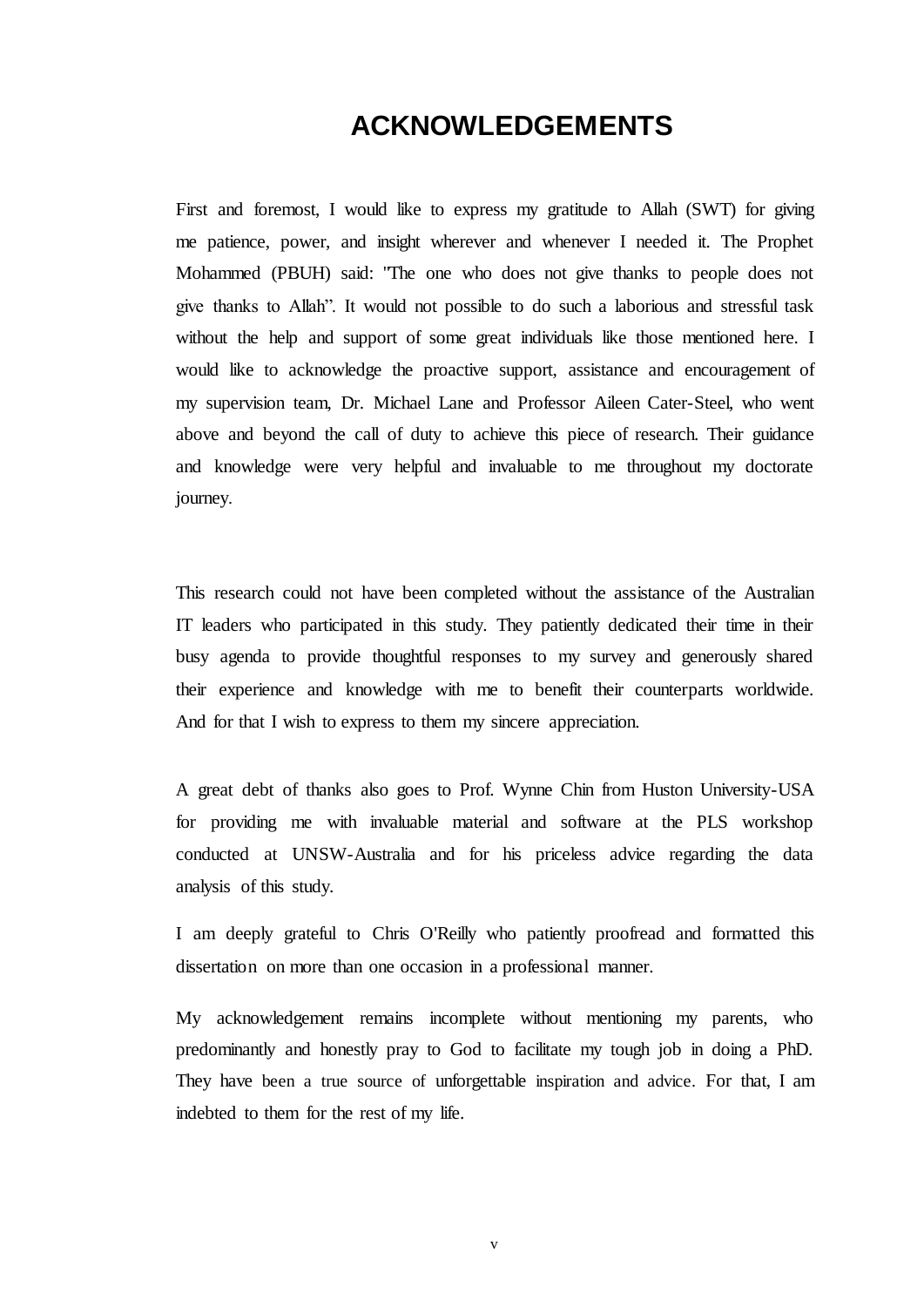I have been fortunate to be surrounded by amazing family, whose support enabled me to complete this project. My debt is greatest to my wife Anwar for her love, support, encouragement and believing in me. I am also deeply indebted to my beloved children Rahma, Reem, Maab, Ammar and the new arrival Awwab for their considerable personal sacrifices in order to provide me with a supportive study environment at home.

Last but not least, this research is dedicated to the memory of my oldest daughter Raghda, who passed away unexpectedly during the first few months of my study, alas. Your faith, persistence and resoluteness in fighting cancer still inspire me. Rest in peace my little angel.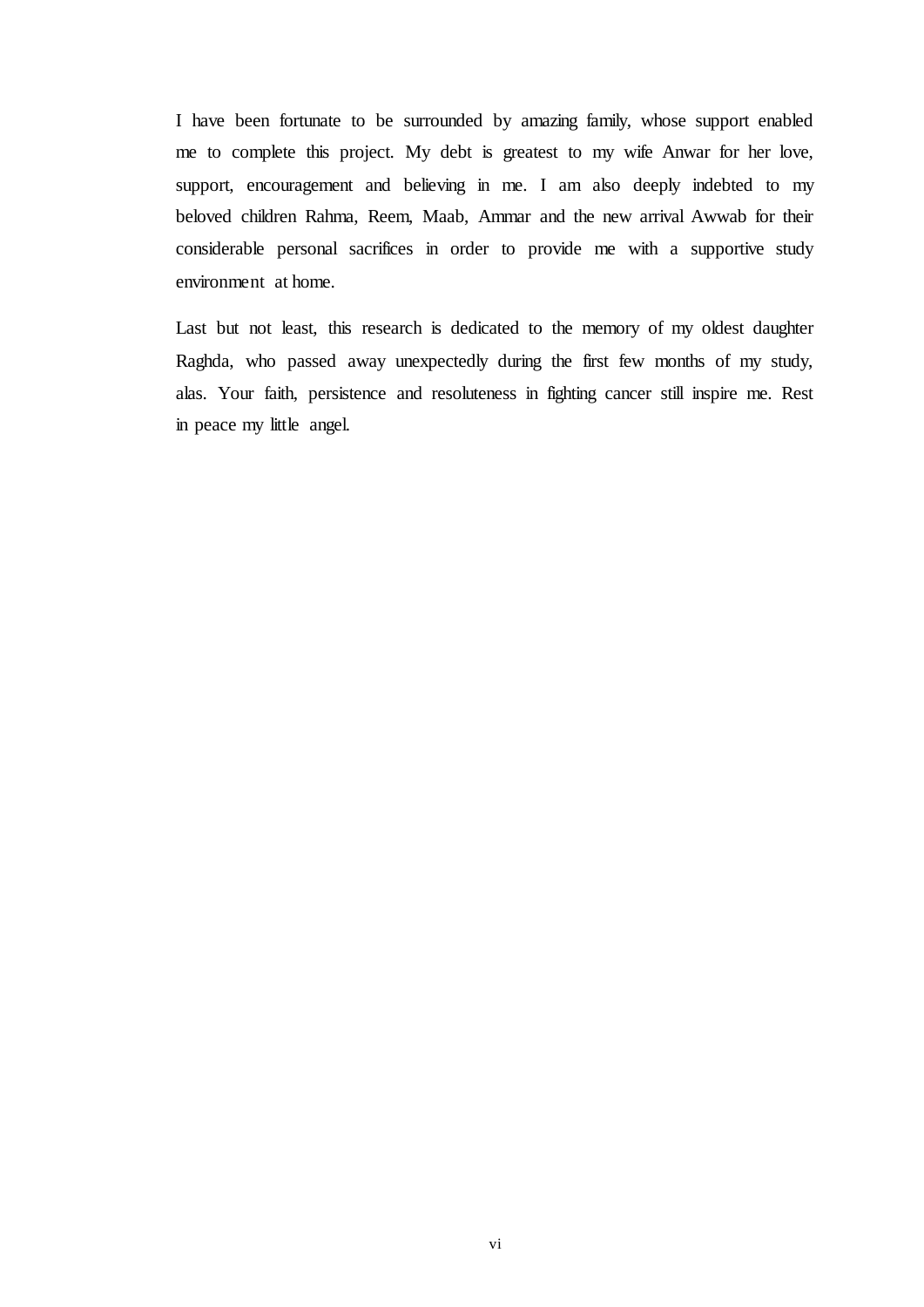### **Contents**

| 1              |       |                                                                   |  |
|----------------|-------|-------------------------------------------------------------------|--|
| 1.1            |       |                                                                   |  |
| 1.2            |       |                                                                   |  |
| 1.3            |       |                                                                   |  |
| 1.4            |       |                                                                   |  |
| 1.5            |       |                                                                   |  |
| 1.6            |       |                                                                   |  |
| 1.7            |       |                                                                   |  |
| 1.8            |       |                                                                   |  |
|                | 1.8.1 |                                                                   |  |
|                | 1.8.2 |                                                                   |  |
| 1.9            |       |                                                                   |  |
|                |       |                                                                   |  |
| $\overline{2}$ |       |                                                                   |  |
| 2.1            |       |                                                                   |  |
| 2.2            |       |                                                                   |  |
|                | 2.2.1 |                                                                   |  |
|                | 2.2.2 |                                                                   |  |
|                | 2.2.3 |                                                                   |  |
|                | 2.2.4 |                                                                   |  |
| 2.3            |       |                                                                   |  |
|                | 2.3.1 |                                                                   |  |
|                | 2.3.2 |                                                                   |  |
| 2.4            |       |                                                                   |  |
|                | 2.4.1 |                                                                   |  |
|                | 2.4.2 |                                                                   |  |
|                | 2.4.3 | An Integration of Managerial Work and Organisational Life Cycle56 |  |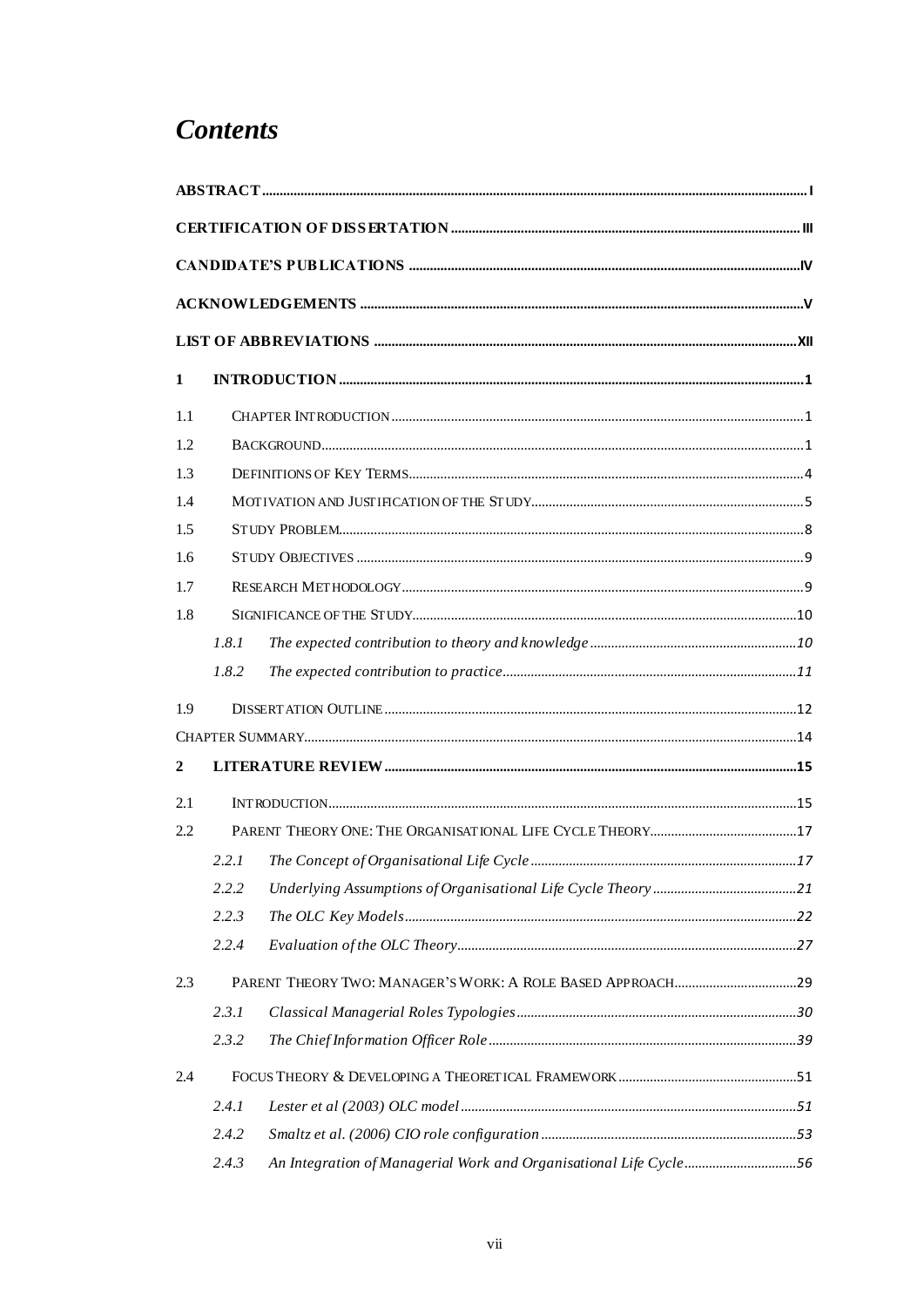|              | 2.4.4 |  |  |
|--------------|-------|--|--|
|              | 2.4.5 |  |  |
| $\mathbf{3}$ |       |  |  |
| 3.1          |       |  |  |
| 3.2          |       |  |  |
| 3.3          |       |  |  |
| 3.4          |       |  |  |
|              | 3.4.1 |  |  |
|              | 3.4.2 |  |  |
|              | 3.4.3 |  |  |
|              | 3.4.4 |  |  |
|              | 3.4.5 |  |  |
| 3.5          |       |  |  |
|              | 3.5.1 |  |  |
|              | 3.5.2 |  |  |
|              | 3.5.3 |  |  |
|              | 3.5.4 |  |  |
| 3.6          |       |  |  |
| 3.7          |       |  |  |
| 4            |       |  |  |
| 4.1          |       |  |  |
| 4.2          |       |  |  |
|              | 4.2.1 |  |  |
|              | 4.2.2 |  |  |
|              | 4.2.3 |  |  |
|              | 4.2.4 |  |  |
|              | 4.2.5 |  |  |
| 4.3          |       |  |  |
|              | 4.3.1 |  |  |
|              | 4.3.2 |  |  |
|              | 4.3.3 |  |  |
|              | 4.3.4 |  |  |
|              | 4.3.5 |  |  |
|              | 4.3.6 |  |  |
| 4.4          |       |  |  |
|              |       |  |  |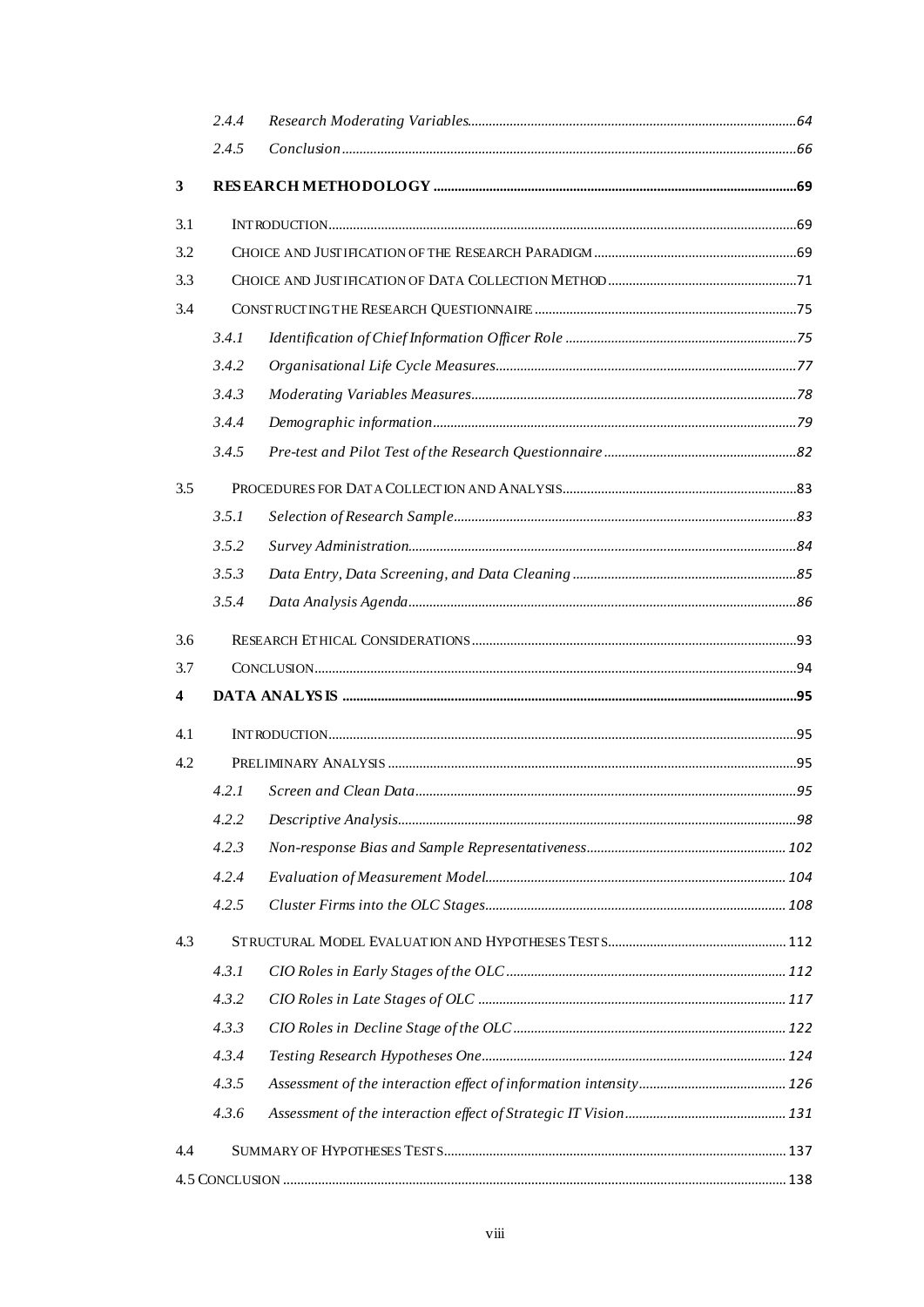| 5           |       |                                                                                                                                                           |  |
|-------------|-------|-----------------------------------------------------------------------------------------------------------------------------------------------------------|--|
| 5.1         |       |                                                                                                                                                           |  |
| 5.2<br>OLC? | 140   | RQ1: DOES THE CONFIGURATION OF THE CIO ROLES DIFFER ACROSS THE FIVE ST AGES OF THE                                                                        |  |
| 5.3<br>OLC? | 140   | RQ2: WHAT ISTHE 'MAKEUP' OF THE CIO ROLE CONFIGURATION AT EACH STAGE OF THE                                                                               |  |
|             | 5.3.1 |                                                                                                                                                           |  |
|             | 5.3.2 |                                                                                                                                                           |  |
|             | 5.3.3 |                                                                                                                                                           |  |
|             | 5.3.4 |                                                                                                                                                           |  |
|             | 5.3.5 |                                                                                                                                                           |  |
| 5.4         |       | RQ3: DOES THE ORGANISATIONAL INFORMATION INTENSITY AND THE STRATEGIC IT VISION<br>MODERATE THE RELATIONSHIP BETWEEN THE OLC STAGES AND THE CIO ROLES? 154 |  |
| 5.5         |       |                                                                                                                                                           |  |
| 5.6         |       |                                                                                                                                                           |  |
| 6           |       |                                                                                                                                                           |  |
| 6.1         |       |                                                                                                                                                           |  |
| 6.2         |       |                                                                                                                                                           |  |
|             | 6.2.1 |                                                                                                                                                           |  |
|             | 6.2.2 |                                                                                                                                                           |  |
|             | 6.2.3 |                                                                                                                                                           |  |
|             | 6.2.4 | Research Objective Four: Build the Theoretical Model and Formulate the Hypotheses                                                                         |  |
|             |       | 164                                                                                                                                                       |  |
|             | 6.2.5 |                                                                                                                                                           |  |
|             | 6.2.6 |                                                                                                                                                           |  |
| 6.3         |       |                                                                                                                                                           |  |
|             | 6.3.1 |                                                                                                                                                           |  |
|             | 6.3.2 |                                                                                                                                                           |  |
| 6.4         |       |                                                                                                                                                           |  |
|             | 6.4.1 |                                                                                                                                                           |  |
|             | 6.4.2 |                                                                                                                                                           |  |
| 6.5         |       |                                                                                                                                                           |  |
|             |       |                                                                                                                                                           |  |
|             |       |                                                                                                                                                           |  |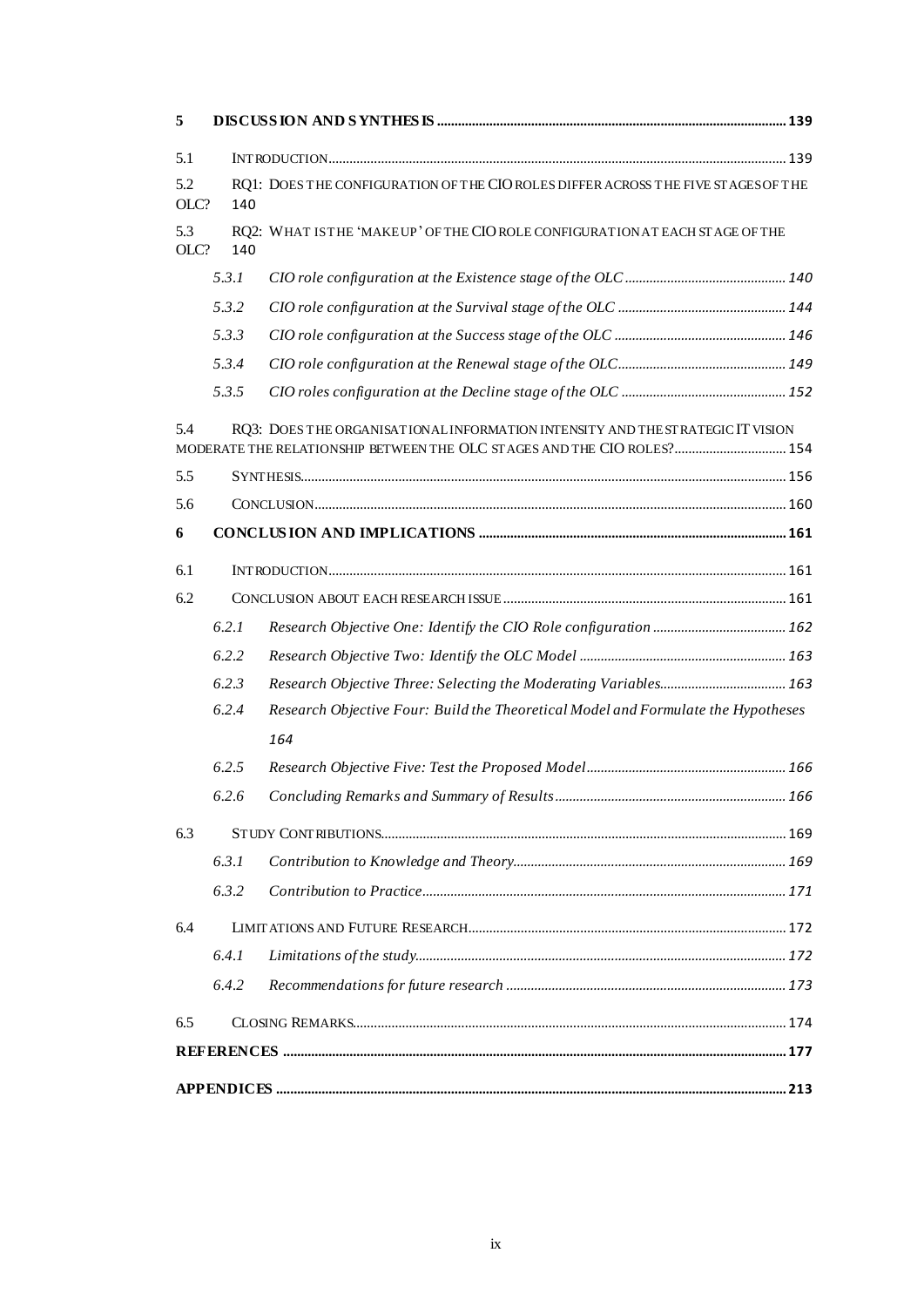# **List of Figures**

## **List of Tables**

| Table 2.1 Summary of the Organisational Life Cycle Definitions -in chronological order  19              |  |
|---------------------------------------------------------------------------------------------------------|--|
|                                                                                                         |  |
|                                                                                                         |  |
|                                                                                                         |  |
|                                                                                                         |  |
|                                                                                                         |  |
|                                                                                                         |  |
|                                                                                                         |  |
|                                                                                                         |  |
|                                                                                                         |  |
|                                                                                                         |  |
|                                                                                                         |  |
|                                                                                                         |  |
| Table 2.14 Mapping of Smaltz et al.'s (2006) six CIO roles configuration with other CIO role            |  |
|                                                                                                         |  |
|                                                                                                         |  |
| Table 2.16 Synthesizing variables that might impact the CIO role configuration stage-wise  61           |  |
|                                                                                                         |  |
|                                                                                                         |  |
| Table 3.3 Summary of the main CIO role identification instrument identified in the literature 76        |  |
|                                                                                                         |  |
| Table 3.5 Outline of the constructs, type, scale and study source included in research questionnaire 81 |  |
|                                                                                                         |  |
|                                                                                                         |  |
|                                                                                                         |  |
|                                                                                                         |  |
|                                                                                                         |  |
|                                                                                                         |  |
|                                                                                                         |  |
|                                                                                                         |  |
|                                                                                                         |  |
|                                                                                                         |  |
|                                                                                                         |  |
|                                                                                                         |  |
|                                                                                                         |  |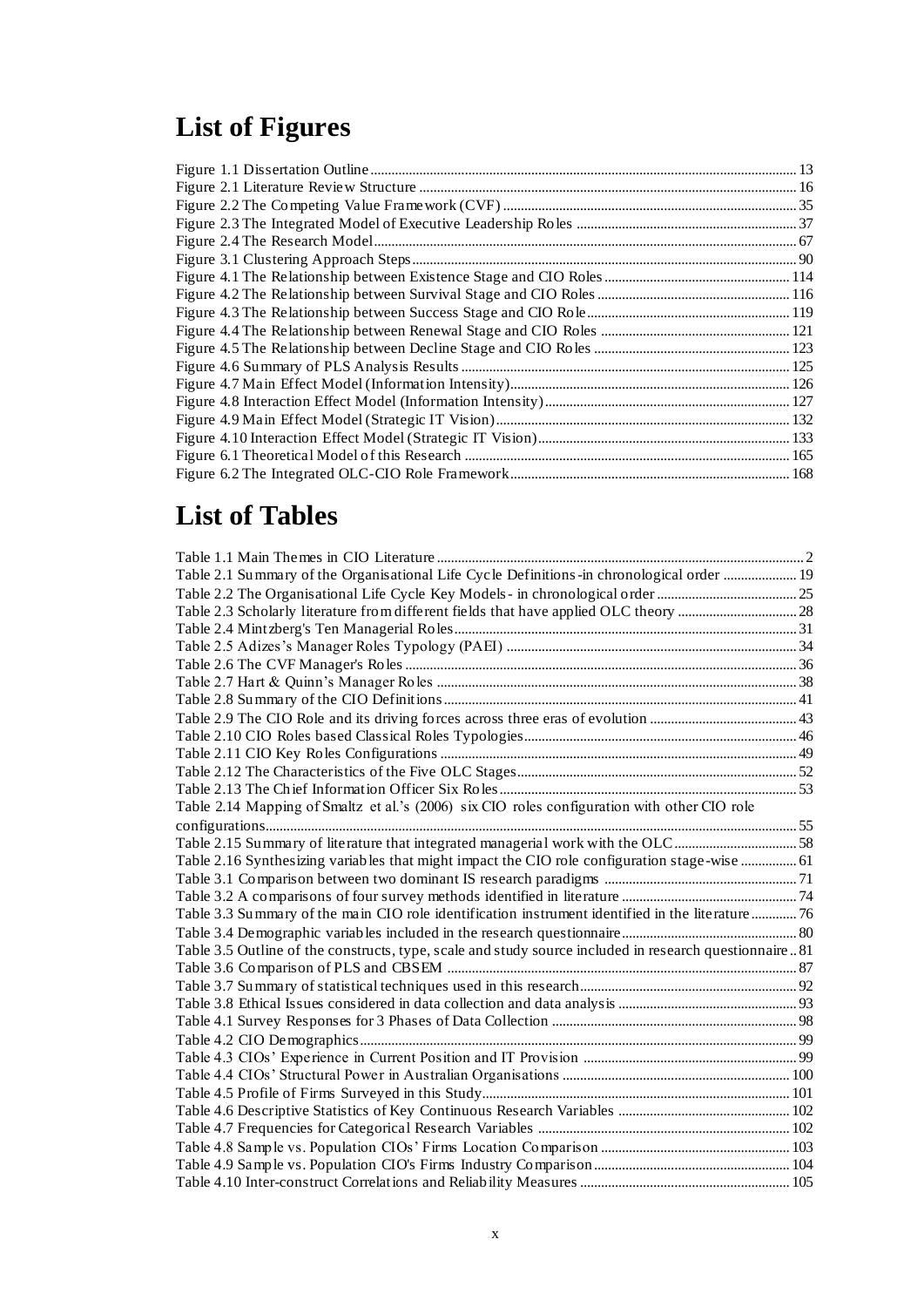| Table 4.22 PLS Analysis Results of the Interaction Effect of Information Intensity across the OLC   |  |
|-----------------------------------------------------------------------------------------------------|--|
|                                                                                                     |  |
| Table 4.23 PLS Analysis Results of the Interaction Effect of the Strategic IT Vision across the OLC |  |
|                                                                                                     |  |
|                                                                                                     |  |
|                                                                                                     |  |
|                                                                                                     |  |
|                                                                                                     |  |
|                                                                                                     |  |
|                                                                                                     |  |
|                                                                                                     |  |

# **List of Appendices**